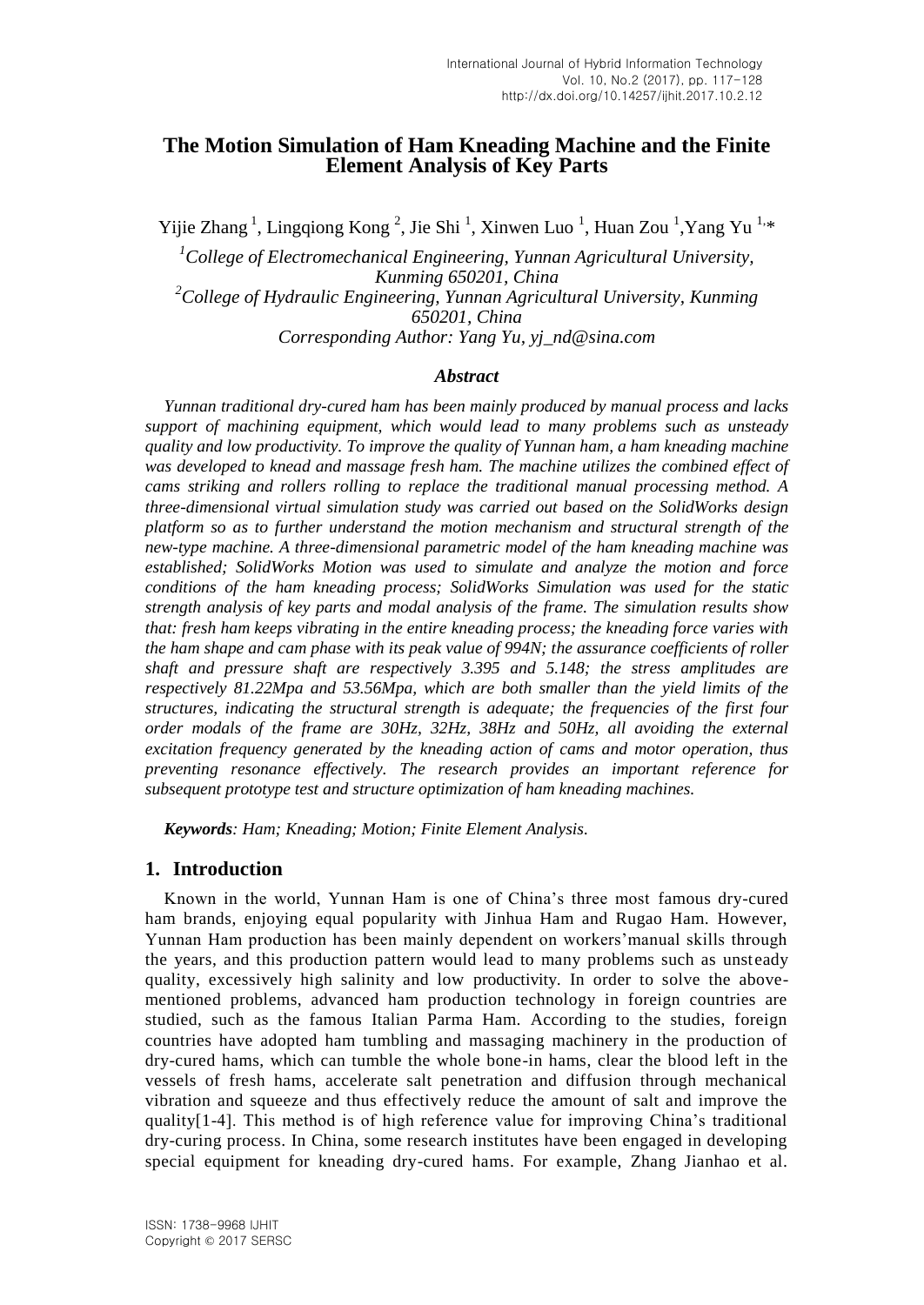[5]from Nanjing Agricultural University developed a rolling-kneading machine specially for curing Jinhua Ham and realized ham-copying vibration, rolling and kneading by using spatial linkage mechanism. Yu Yang et al. [6] from Yunnan Agricultural University invented the Ham Kneading Machine that was designed according to the shape and processing technics of Yunnan Ham. The article takes the self-developed new-type ham kneading machine[7-8] as its object and conducts motion analysis of the kneading process and the finite element analysis of key parts, with its results serving as important guidance for subsequent prototype test and structure optimization.

The rest of this article is organized as follows: section 2 introduces structural features of the ham kneading machine, kneading process of dry-cured ham and the SolidWorks-based virtual simulation analysis method; section 3 describes motion characteristics of the ham kneading machine during the process and presents the results of finite element analysis of its key bearing parts; and section 4 is the conclusion and discussion.

# **2. Materials and methods**

# **2.1 Introduction of the Kneading Process of Dry-cured Ham**

 Yunnan Ham is a brand of dry-cured hams, with its traditional production process shown in Figure1. In the curing process, kneading is an important step and mainly adopts manual process, i.e. grinding salt into powder, applying salt to fresh hams and then rubbing and kneading by hand [9-10]. By manual process, however, on the one hand the kneading strength is not enough to ensure sufficient penetration of salt, on the other hand, unsteady quality is more likely to occur due to the individual difference of workers. A method of mechanical kneading process has been proposed to substitute for the backward manual process, and it is described as follows: While being conveyed continuously, fresh hams will be kneaded and massaged mechanically, and subject to vertical vibration in the meanwhile. Scenes of traditional manual process and mechanical kneading process of dry-cured ham are respectively shown in Figure 2a and Figure 2b.



**Figure 1. Flow Chart of the Kneading Process of Yunnan Ham**

# **2.2 The Overall Structure and Operating Principles**

Main design parameters of ham kneading machine are shown in table 1. The machine is mainly composed of conveyor, rolling device, tensioner, motor, reducer and frame, etc. The working process of the machine is that: first, fresh hams are fed to the kneading area after being applied with salt; then they operate and vibrate up and down with the conveyor belt under the combined action of conveying rollers and cams; in the meanwhile, fresh hams are rolled and kneaded by the upper rolling device. Besides, the pressing roller subunit is subject to synchronous vertical vibration with the fresh hams under the action of spring force. In the entire kneading process, fresh hams are always contained in the copying enveloping space that is formed by the conveyor belt and upper pressure belt, preventing the fresh hams from slipping and achieving stable and reliable kneading. The machine has replaced manual kneading, realized mechanized production and ensured the quality of products. Three dimensional virtual model of the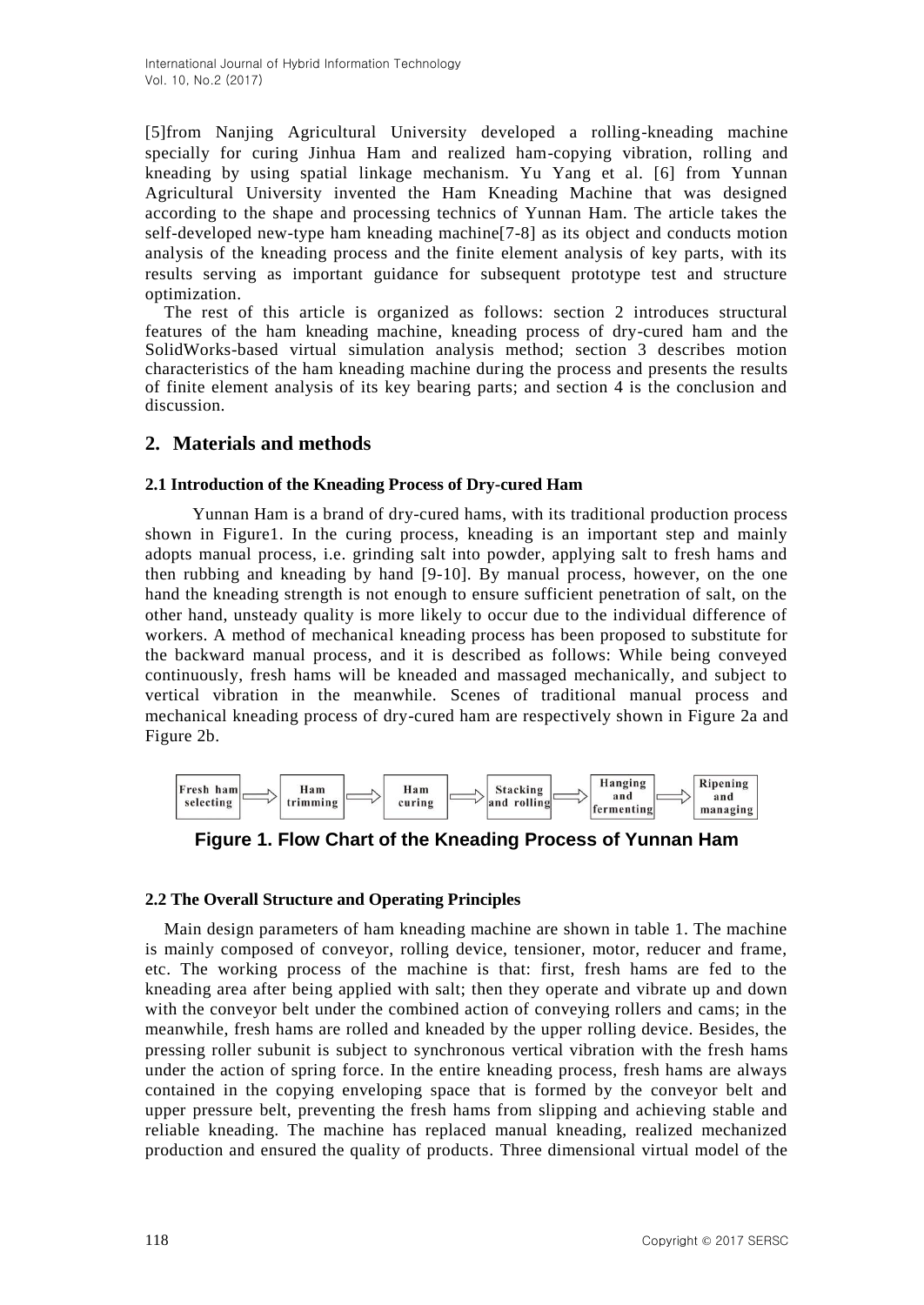whole ham kneading machine and its main structure diagram are respectively shown in Figure 3a and Figure 3b.



a. Traditional manual process b. Mechanical kneading process

**Figure 2. Scenes of the Ham Kneading Process**

| Items                                | Values      |
|--------------------------------------|-------------|
| supporting power/kw                  | > 0.8       |
| kneading spacing/mm                  | $200 - 300$ |
| kneading width /mm                   | $400 - 450$ |
| Kneading speed /( $mm\cdot s^{-1}$ ) | $70 - 80$   |
| kneading strength/N                  | 588-784     |

# **Table 1. Main Parameters**



# **Figure 3. Structure Diagram of the Ham Kneading Machine**

# **2.3 Key Structure and Characteristics of Ham Kneading Machine**

### Conveyor

By conveyor, fresh hams on working table can be stably fed in proper order and struck by cams during the conveying process. It's mainly composed of conveying roller, camshaft, cam and chain, etc. as shown in Figure 4.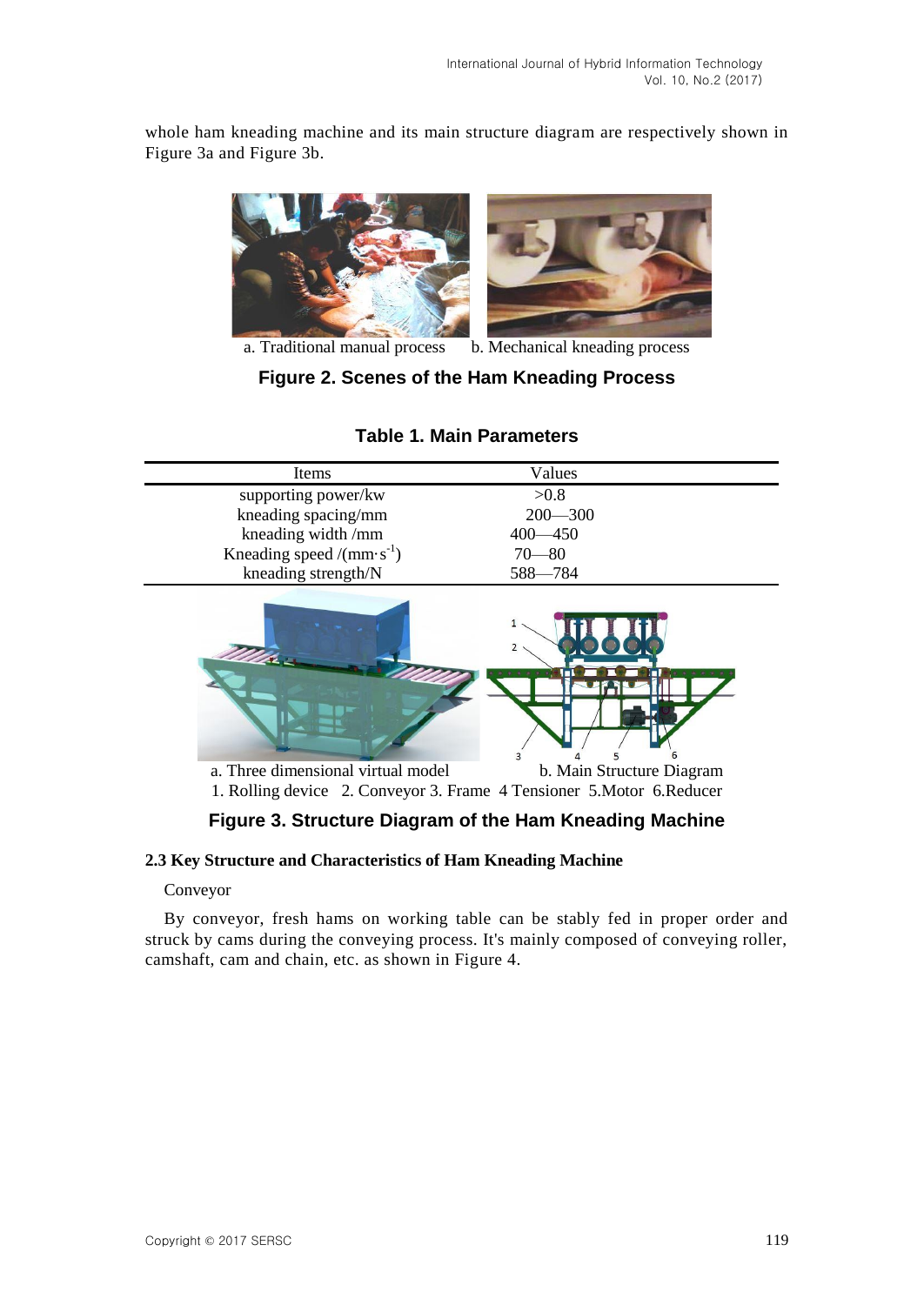

1.conveying roller 2. shaft of conveyor belt 3. cam 4. tensioner 5. chain

**Figure 4. Structure Diagram of the Conveyor**

 Figure 4 shows: the conveyor is mainly composed of 4 camshafts, 2 shafts of conveyor belt, 3 tensioners, 5 sets of chain drive and some conveying rollers. Thereinto, there are 4 cams on each camshaft with a taper of  $2^\circ$ ; two shafts of conveyor belt are driven by chains and the structure is characterized by narrow middle and wide ends so as to avoid fresh hams from slipping on both sides. Shafts of conveyor belt and camshafts are driven by chain drive so that the conveyor can reliably drive the fresh hams to overcome the rolling resistance and move forward. The four sets of cams in the middle rotate synchronously while the two shafts of conveyor belt on both sides rotate slower than the cams so that the fresh hams could be struck by the cams at a suitable frequency.

Rolling device

The main body of rolling device is mainly composed of upper pressure belt, upper pressure spring, pressing roller, pressing shaft and roller shaft with its structure shown in Figure 5.



 a. Front View b. Side-face View (excluding upper pressure belt) 1. upper pressure belt 2. upper pressure spring 3. pressing roller 4. pressing shaft 5. roller shaft

# **Figure 5. Structure Diagram of the Rolling Device**

 Figure5a is the front view of rolling device and Figure 5b is the side-face view of rolling device excluding the upper pressure belt. As shown in the figure, the rolling device contains 5 double-row pressing roller subunits with the same structure. Each pressing roller is installed on both ends of the roller shaft and can rotate freely; upper pressure spring is set on the pressing shaft which can move up and down with the change of spring force; pressing roller pushes against fresh hams through the upper pressure spring. During the entire operation, the whole fresh hams are always enveloped by the conveyor belt and upper pressure belt so that the copying kneading is effectively realized under the combined action of cams striking and rollers rolling.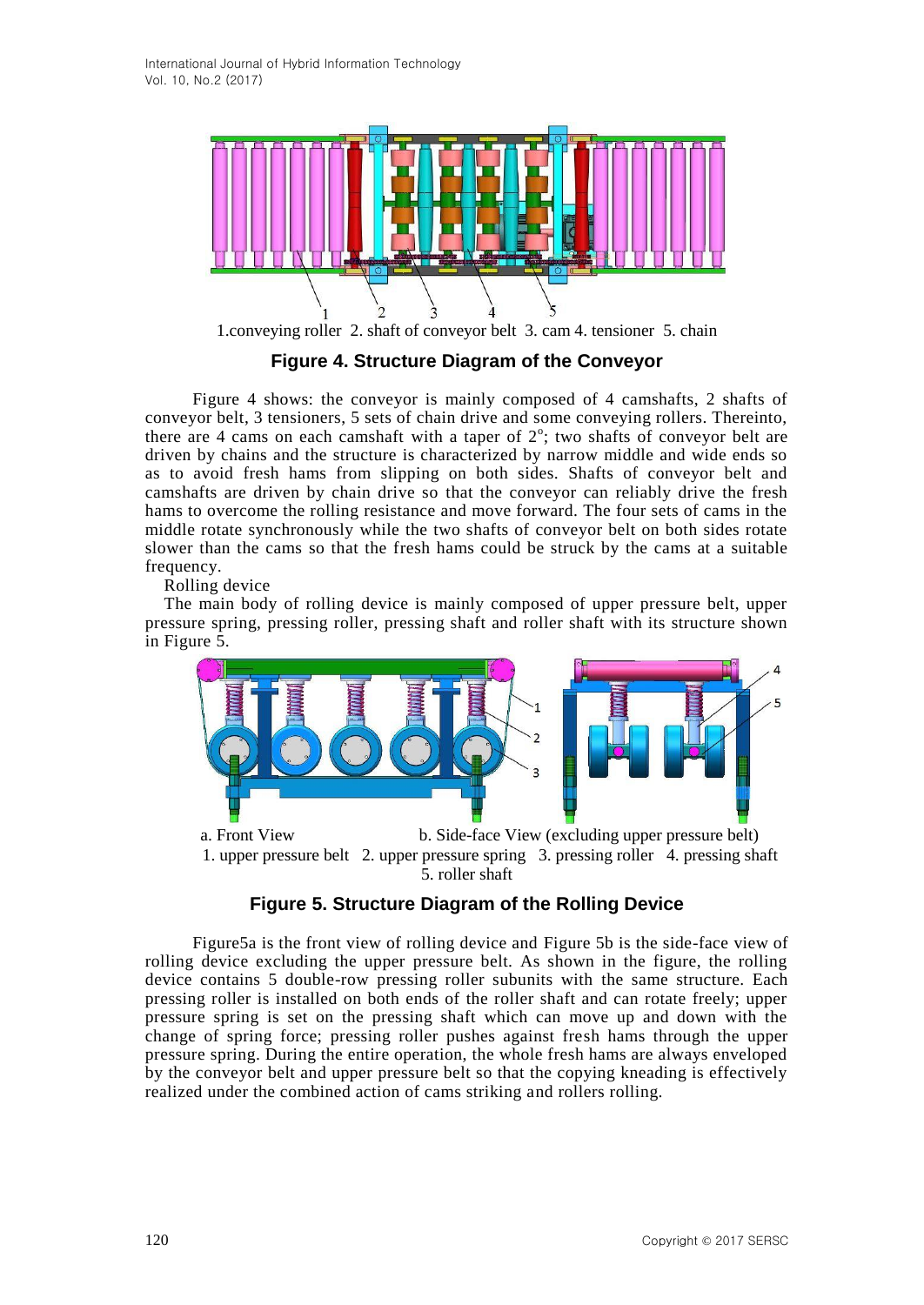#### **2.4 Motion Analysis and the Finite Element Analysis Method Based on SolidWorks**

SolidWorks Motion is a simulating tool for making virtual prototypes. By virtue of its powerful dynamic simulation core of ADAMS, it can help designers to judge whether a project could achieve the expected goal in the early stage of design. The dynamic characteristics and changing rules of kneading forces in the kneading process could be obtained through simulation and analysis. The finite element simulation analysis can comprehensively assess the safety performance and life of mechanical parts. Based on the motion simulation results, SolidWorks Simulation can directly select one or more parts that need finite element analysis in the assembly model, show the analysis results of their stress, deformation and assurance coefficient, etc. and judge whether the structural strength is adequate conveniently and quickly.

#### **2.5 Basic Ideas and Equations of The Modal Analysis**

Modal analysis is the technology to determine vibration mode of mechanical products structure with its basic content including natural frequency and vibration mode. The essence of the finite element modal analysis is: discrete the vibration of an elastic continuum to that of a multi-degree-of-freedom system which takes a finite number of joint displacements as generalized coordinates. Modal analysis can be used to choose reasonable structure design because it not only avoids structure resonance at work but also serves as the basis to analyze the dynamic response and other power characteristics. The differential equation of the motion of modal analysis is:

$$
[M]\{\ddot{x}\} + [K]\{x\} = 0\tag{1}
$$

Thereinto,  $[M]$  is the mass matrix,  $[K]$  is the stiffness matrix,  $\{x\}$  is the displacement matrix and  $\{\ddot{x}\}\$ is the acceleration matrix. During the free vibration, each point on the structure makes simple harmonic vibration. The joint displacement matrix and characteristic equation are as follows:

$$
\{x\} = \{\phi\} \sin \omega (t - t_0)
$$
 (2)

$$
([K] \text{-} \omega^2 [M]) \{\phi\} = 0 \tag{3}
$$

Thereinto,  $\{\phi\}$  is the n-th order vector,  $\omega$  is the vibration frequency, t is time variable and  $t_0$  is the time constant. Solving the above equation, *n* characteristic solutions can be obtained. Characteristic value  $\omega_n$  is the natural frequency of the n-th order, characteristic vector  $\phi_n$  is the corresponding vibration mode.

### **3. Results**

#### **3.1 The Motion Analysis Based on SolidWorks**

Because the machine has a complex structure and consists of numerous parts and components, a simplified virtual prototype simulating the kneading process of the fresh ham passing only 3 pressing roller subunits was established (see Figure 6) on the basis of considering both computer resource and simulation rationality.

The fresh ham in the above model was also simplified on the premise that it could meet the requirements of analysis. The side curve shape was drawn according to the profile curve of Yunnan Xuanwei Ham; the angular variation of  $156^{\circ} - 180^{\circ}$  at the backside of the ham was neglected; the material of the ham was considered as a fiber reinforced composite [11-12]. The solid models of the conveyer belt and upper pressure belt were reduced during the simulation, and the horizontal conveying effect of the conveyer belt was obtained by setting a constant horizontal velocity for the fresh ham. To understand the motion rules in kneading process in a more detailed way, the fresh ham is roughly divided into four kneading areas named A, B, C, and D according to the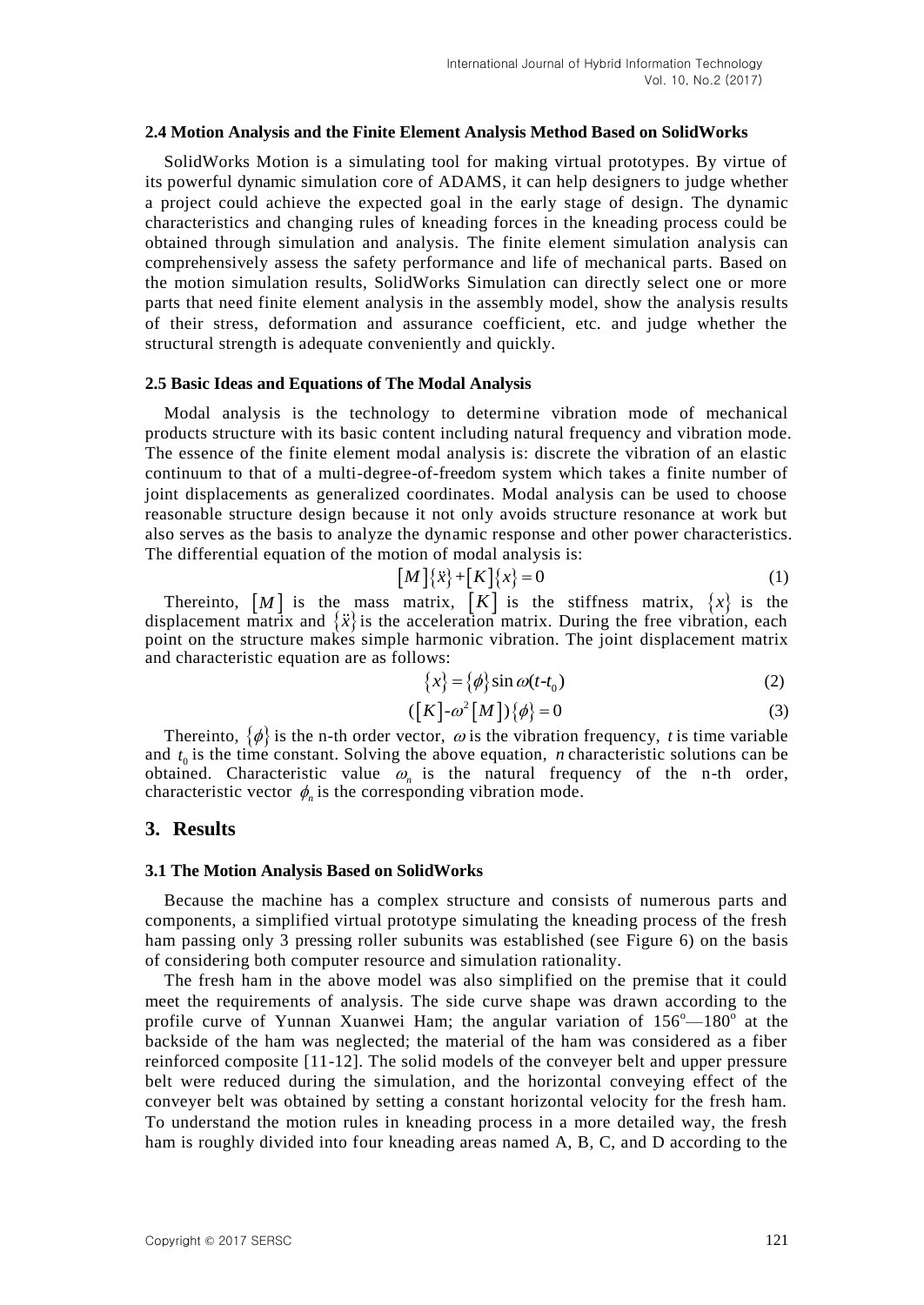anatomical structure of Yunnan ham. The parameters for calculation in this simulation are as follows: conveying speed: 77.6mm/s; cam rotation speed: 75r/min; simulation duration: 4s; FPS: 30. Figure 7 shows the images of the fresh ham's vertical velocity and acceleration.







**Figure 7. Images of Fresh Ham's Velocity and Acceleration**

 It can be seen from Figure 7 that there were fluctuations in the fresh ham's vertical velocity and acceleration and the fluctuations were smooth relatively. The fluctuation range could be even smaller if considering the elastic envelop formed by the upper pressure belt and conveyer belt. Simulation results show that the fresh ham is kneaded continuously by cams and rollers in the entire kneading process and vibrates stably and vertically. This motion helps clear the blood left in the vessels of fresh ham, make muscles and soft tissues loose and soft, and accelerate salt penetration and diffusion. The following takes the second pressing roller subunit as research object and analyzes the changing rule of the force of upper pressure spring during a complete rolling operation that lasts for 4s. Figure 8 shows the simulation image and Table 2 Figure 7. Ima<br>  $\frac{12}{3}$ <br>  $\frac{12}{3}$ <br>  $\frac{12}{3}$ <br>  $\frac{12}{3}$ <br>  $\frac{12}{3}$ <br>  $\frac{12}{3}$ <br>  $\frac{12}{3}$ <br>  $\frac{12}{3}$ <br>  $\frac{12}{3}$ <br>  $\frac{12}{3}$ <br>  $\frac{12}{3}$ <br>  $\frac{12}{3}$ <br>  $\frac{12}{3}$ <br>  $\frac{12}{3}$ <br>  $\frac{12}{3}$ <br>  $\frac{12}{3}$ <br>  $\frac{12}{3}$ <br>  $\$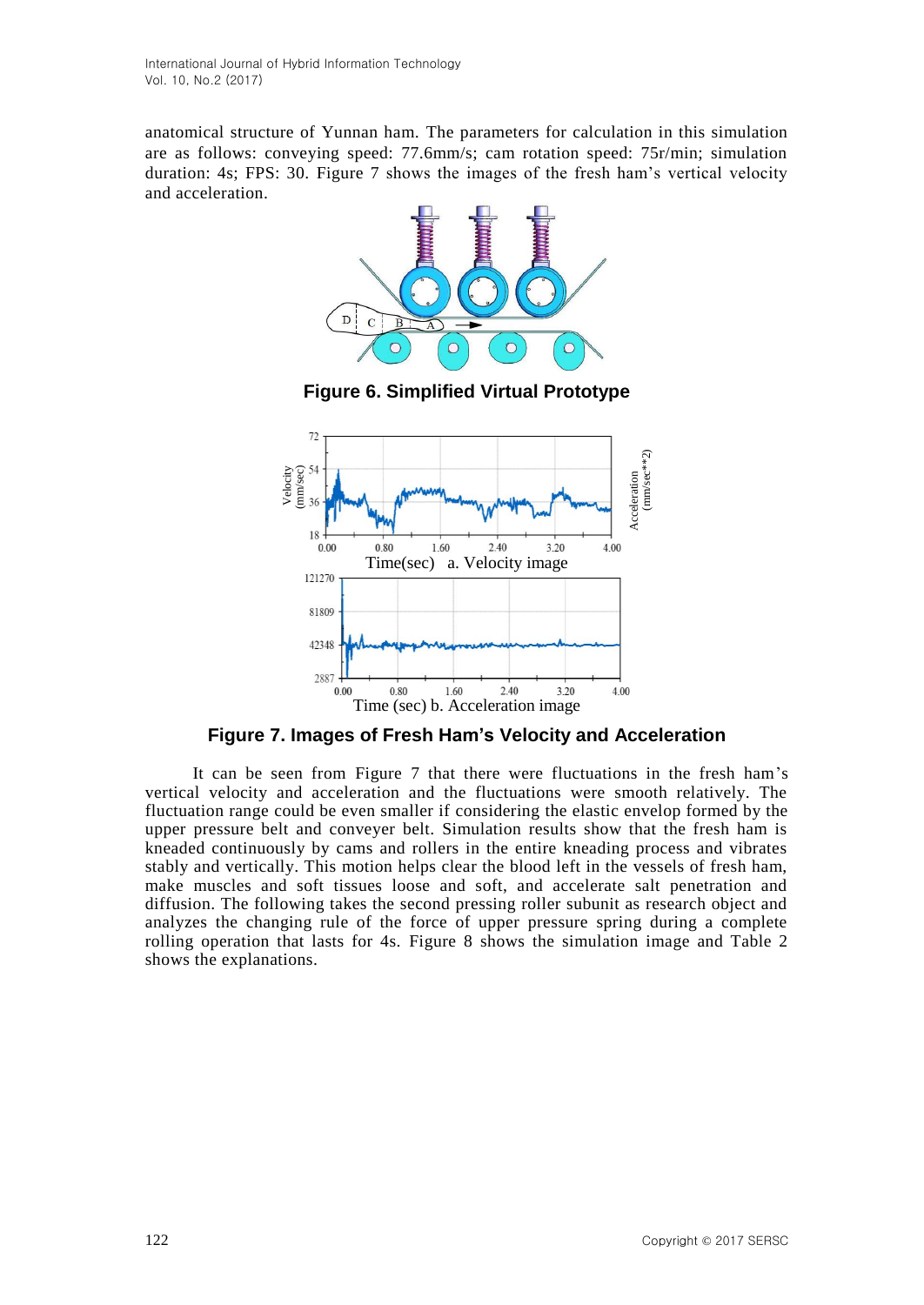

**Figure 8. Image of Force Changes of Roller Pressing Spring**

|                                                     | Counterforce<br>(newton)<br>745<br>497<br>248<br>$\bf{0}$<br>0.00<br>Time(sec) | 0.80<br>1.60<br>2.40<br>3.20<br>4.00<br><b>Figure 8. Image of Force Changes of Roller Pressing Spring</b>                                                                                                                                                                                                                                                                                                                                                                                                                                                                                                                                                                         |  |  |  |
|-----------------------------------------------------|--------------------------------------------------------------------------------|-----------------------------------------------------------------------------------------------------------------------------------------------------------------------------------------------------------------------------------------------------------------------------------------------------------------------------------------------------------------------------------------------------------------------------------------------------------------------------------------------------------------------------------------------------------------------------------------------------------------------------------------------------------------------------------|--|--|--|
| <b>Table 2. Motion Analysis of Kneading Process</b> |                                                                                |                                                                                                                                                                                                                                                                                                                                                                                                                                                                                                                                                                                                                                                                                   |  |  |  |
| Kneading time/s                                     | Kneading area                                                                  | Motion analysis                                                                                                                                                                                                                                                                                                                                                                                                                                                                                                                                                                                                                                                                   |  |  |  |
| $0 - 1$                                             | Area A                                                                         | The roller pressing spring turns from pre-tightening state to<br>pressing state. Because the shape variation of the fresh ham is<br>small, the spring pressure mainly changes with cam phase.                                                                                                                                                                                                                                                                                                                                                                                                                                                                                     |  |  |  |
| $1 - 2$                                             | AreaB                                                                          | The spring pressure changes with variations in both the shape of the<br>fresh ham and cam phase. The kneading force is increasing<br>continuously and reaches the first peak of 677N at 1.7s.                                                                                                                                                                                                                                                                                                                                                                                                                                                                                     |  |  |  |
| $2 - 3$                                             | Area C                                                                         | The spring pressure changes with variations in both the shape of the<br>fresh ham and cam phase. The kneading force decreases from the<br>first peak and then increases.                                                                                                                                                                                                                                                                                                                                                                                                                                                                                                          |  |  |  |
| $3 - 4$                                             | Area D                                                                         | The spring pressure continues increasing with the increase of the<br>ham's thickness, and the kneading force reaches the second peak of<br>994N at 3.2s. Then, the spring pressure decreases gradually and<br>returns back to the pre-tightening state after finishing the kneading<br>operation.                                                                                                                                                                                                                                                                                                                                                                                 |  |  |  |
| and the strength analysis is concluded in table 3.  |                                                                                | 3.2 The Key Parts Static Strength of Finite Element Analysis Based on SolidWorks<br>Pressing roller subunit is a key bearing part for kneading ham and mainly composed<br>of pressing roller, roller shaft and pressing shaft. The roller shaft and pressing shaft are<br>slim parts and the weak link of structural strength, hence we shall know the details of<br>stress distribution and assurance coefficient of the two parts so as to evaluate the design<br>results. The stress cloud chart of roller shaft and pressing shaft is shown in Figure9; the<br>assurance coefficient cloud chart of roller shaft and pressing shaft is shown in Figure10;<br>Von Mises[N/m^2] |  |  |  |
|                                                     |                                                                                | Von Mises[N/m^2]<br>8.122e+007<br>5.356e+007<br>7.445e+007<br>4.910e+007<br>$6.768e+007$<br>4.464e+007<br>6.092e+007<br>4.018e+007<br>5.415e+007<br>3.571e+007<br>4.738e+007<br>3.125e+007<br>4.061e+007<br>$2.679e+007$<br>3.384e+007<br>2.233e+007<br>2.707e+007<br>1.787e+007<br>2.031e+007<br>1.341e+007<br>1.354e+007<br>8.945e+006<br>$6.770e+007$<br>4.483e+006<br>2.254e+007<br>2.175e+004                                                                                                                                                                                                                                                                                |  |  |  |
|                                                     | a. The stress diagram of roller shaft                                          | b. The stress diagram of pressing shaft<br>Figure 9. The Stress Cloud Chart of Roller Shaft and Pressing Shaft                                                                                                                                                                                                                                                                                                                                                                                                                                                                                                                                                                    |  |  |  |

# **Table 2. Motion Analysis of Kneading Process**

# **3.2 The Key Parts Static Strength of Finite Element Analysis Based on SolidWorks**

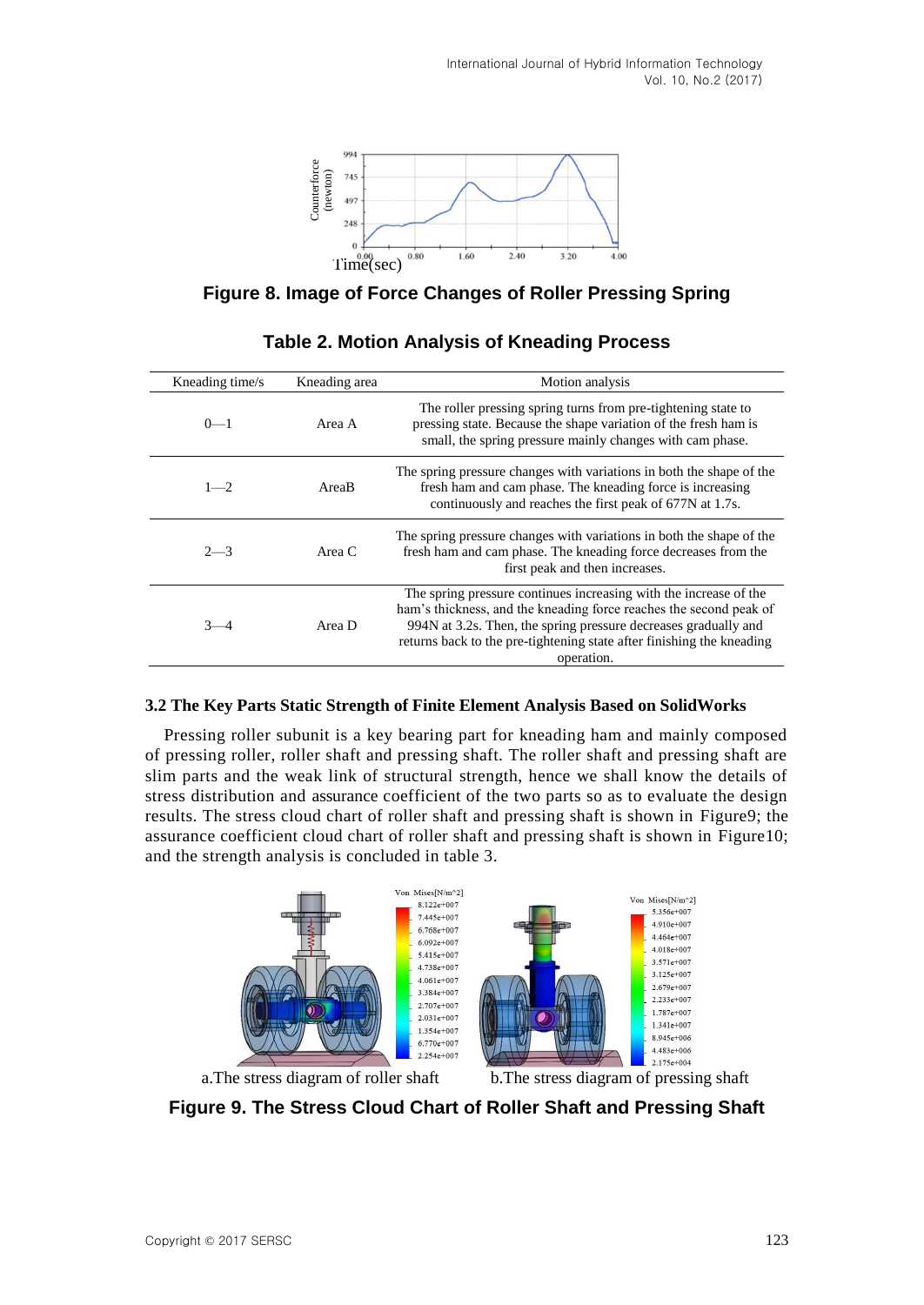International Journal of Hybrid Information Technology Vol. 10, No.2 (2017)



 a. The assurance coefficient diagram of roller shaft b.The assurance coefficient diagram of pressing shaft

# **Figure 10. The Assurance Coefficient Cloud Chart of the Roller Shaft and the Pressure Shaft**

|                 | <b>Stress Amplitude</b> | Min. Assurance<br>Coefficient | Conclusion          |
|-----------------|-------------------------|-------------------------------|---------------------|
| Roller shaft    | 81.22Mpa                | 3.395                         |                     |
| Pressure roller | 53.56Mpa                | 5.148                         | Sufficient strength |
| Yiled limit     |                         | 275.7 Mpa                     |                     |

## **Table 3. The Results of Finite Element Analysis**

#### **3.3 The Modal Analysis of the Frame Based on SolidWorks**

The frame is a key load bearing part of the ham kneading machine, to which the dynamic load directly transfers, so its vibration must be considered in the design of the ham kneading machine. The frame of this machine is a welded and assembled structure made of Q235 steel, the elasticity modulus, density and Poisson's ratio of which are 210Gpa, 7850kg/m3 and 0.3, respectively. The finite element modal analysis of SolidWorks Simulation provides relatively comprehensive data of the natural frequency and vibration mode of the frame structure, which can be a necessary basis for optimizing the dynamic performance of the frame structure. Generally speaking, low order vibration has great impacts on the dynamic performance of the structure, and the low order vibration mode determines the dynamic characteristics of the structure. According to the actual situation of the ham kneading machine in operation, the bottoms of the four pillars supporting the frame are fixed and bound to simulate the stationary state of the machine at work, and the first twelve order modals of the frame are extracted for making a solution and an analysis, of which the natural frequency changing curve is shown in Figure 11. The vibration mode cloud chart of the first four orders is shown in Figure 12, and the vibration mode analysis is given in Table 4.

From the above analysis, it can be seen that the modal frequencies of the frame mainly distribute within the ranges of 30Hz—50Hz and 81Hz—99Hz, which are the major zones that affect the vibration characteristics of the frame; the external excitation of the ham kneading machine comes mainly from cams and the motor: the excitation frequency of cams is caused by their vibration during kneading the raw ham, and the rotating speed and excitation frequency of the cams are 75r/min and 1.25Hz, respectively; the working speed and excitation frequency of the motor are 910r/min and 15.2Hz. Obviously, the external excitation frequencies are smaller than 30Hz, which is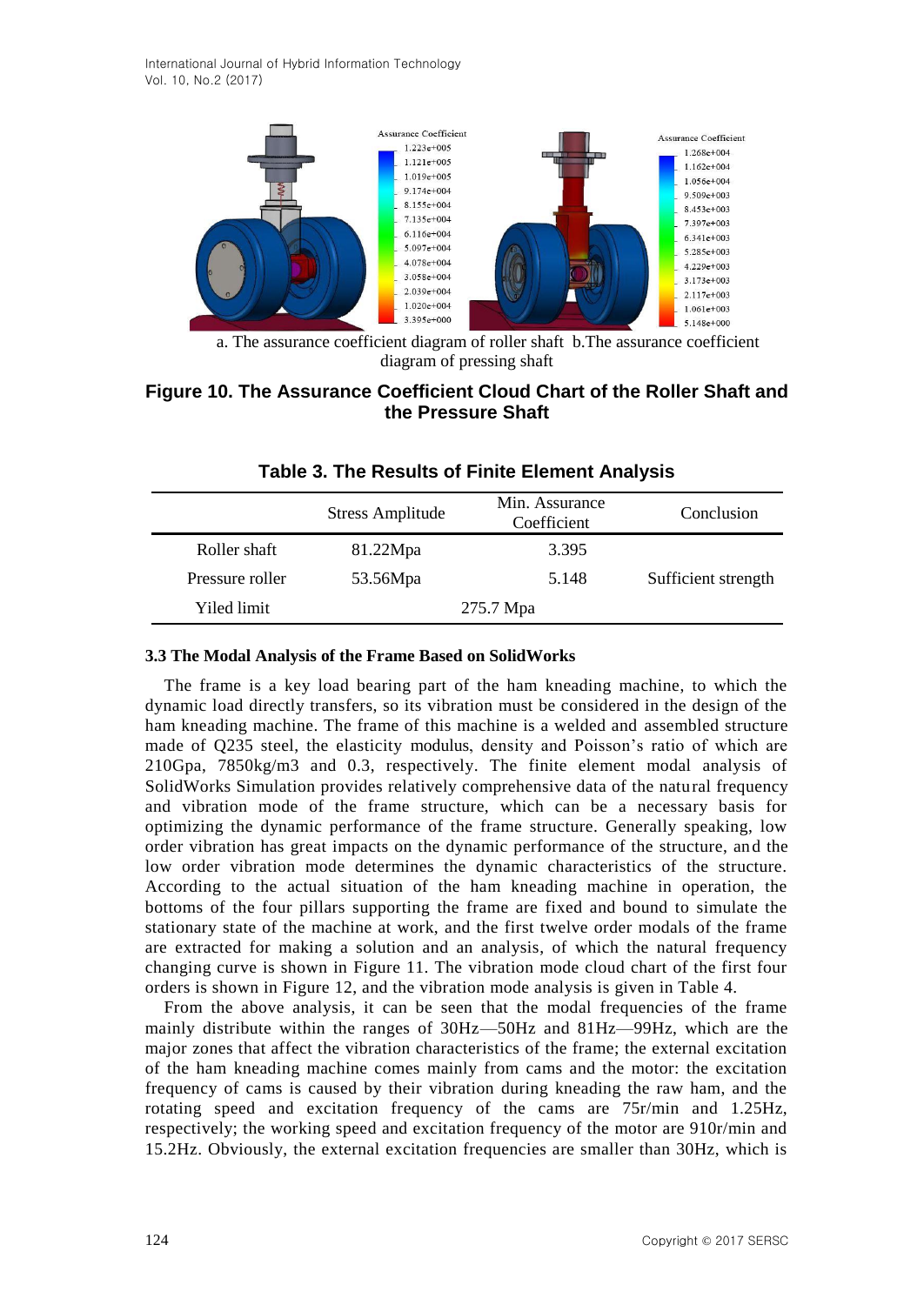the lowest order natural frequency of the frame, so the frame will not generate resonance and can achieve good dynamic performance.



 **Order**





**Figure 12. The Vibration Mode Cloud Chart of the First Four Order Modals**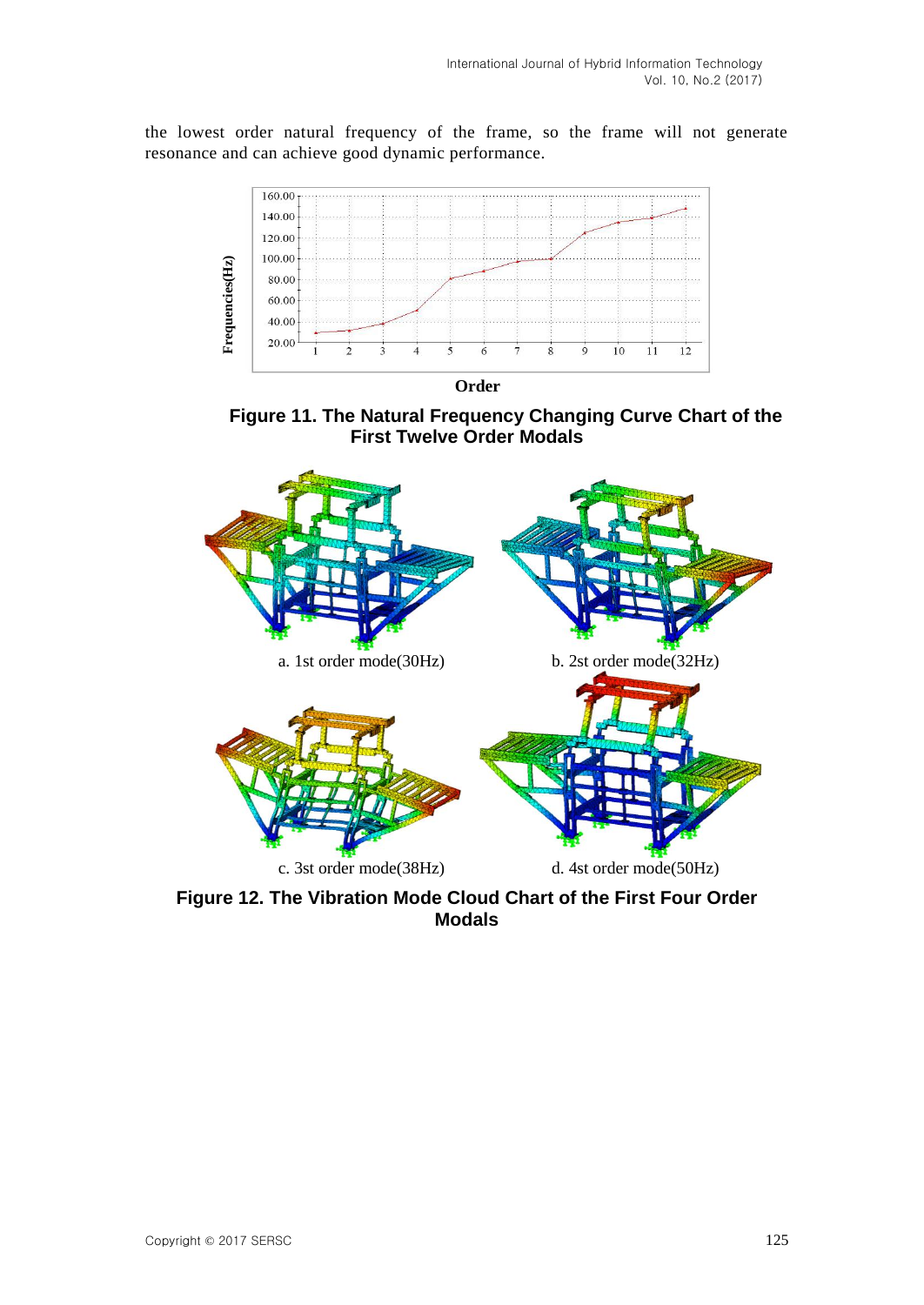|       |                        | Modal calculation results                                             |
|-------|------------------------|-----------------------------------------------------------------------|
| Order | Resonance<br>frequency | Vibration mode analysis                                               |
|       | 1<br>2                 | Bending forward and backward<br>30<br>32 Bending forward and backward |
|       | 3                      | 38 Bending to the left and right hand sides                           |
|       | 4                      | 50 Torsion of the whole structure                                     |

## **Table 4. Resonance Frequency and Vibration Mode Analysis**

### **4. Conclusions**

To further understand the motion mechanism of a new-type ham kneading machine and the static strength and dynamic characteristics of its key parts, the article simulates the motion state of fresh ham during kneading process based on SolidWorks Motion, conducts the finite element analysis and modal analysis of its key parts. The research conclusions are shown in the following:

As shown in the motion simulation, the machine can realize similar motion effect of manual kneading through cams striking and rollers rolling. Besides, the machine is reliable at work and simple in structure, effectively solving many problems in traditional manual kneading process.

Analyzed from the simulation curves of speed and acceleration, it can be seen that fresh hams get relatively stable vibration in the whole kneading process. The simulation image of force reflects the changing rules of kneading force under the combined effect of cam phase and ham shape with its peak of 994N, which is greater than the manual force of a person with a weight of 60kg—80kg. So the kneading force is enough and meets the requirements.

According to the finite element analysis, the min. assurance coefficient of key parts is 3.395 and the max. stress amplitude is 81.22Mpa, both meeting the requirements of structural strength. According to modal analysis of the frame, the first four order modal frequencies of the frame are 30Hz, 32Hz, 38Hz and 50Hz, all avoiding the external excitation frequency, thus preventing resonance effectively and achieving great dynamic performance.

 The virtual simulation model will be further optimized in future research so as to obtain more accurate results. In addition, experimental research on ham kneading process will be carried out in the future and the rationality of virtual simulation analysis will be verified through comparison with experimental results.

### **Acknowledgements**

Funded Project: The research work was supported by Science and Technology Planning Project of Yunnan under Grant No. 2008LA016.

# **References**

- [1] Li Jianrong. The Comparison of technology between Jinhua ham, Parma ham, Iberian ham and Serrano ham[J]. China Condiment, **(2009)**, 34(2): 36-39.
- [2] Zeng Siwei, Hu Hongchao, You Ruiju, et al. Technological Process and Quality Control of Italy Parma Ham[J]. Journal of Anhui Agricultural Sciences, **(2013)**, 41(24): 10110-10114.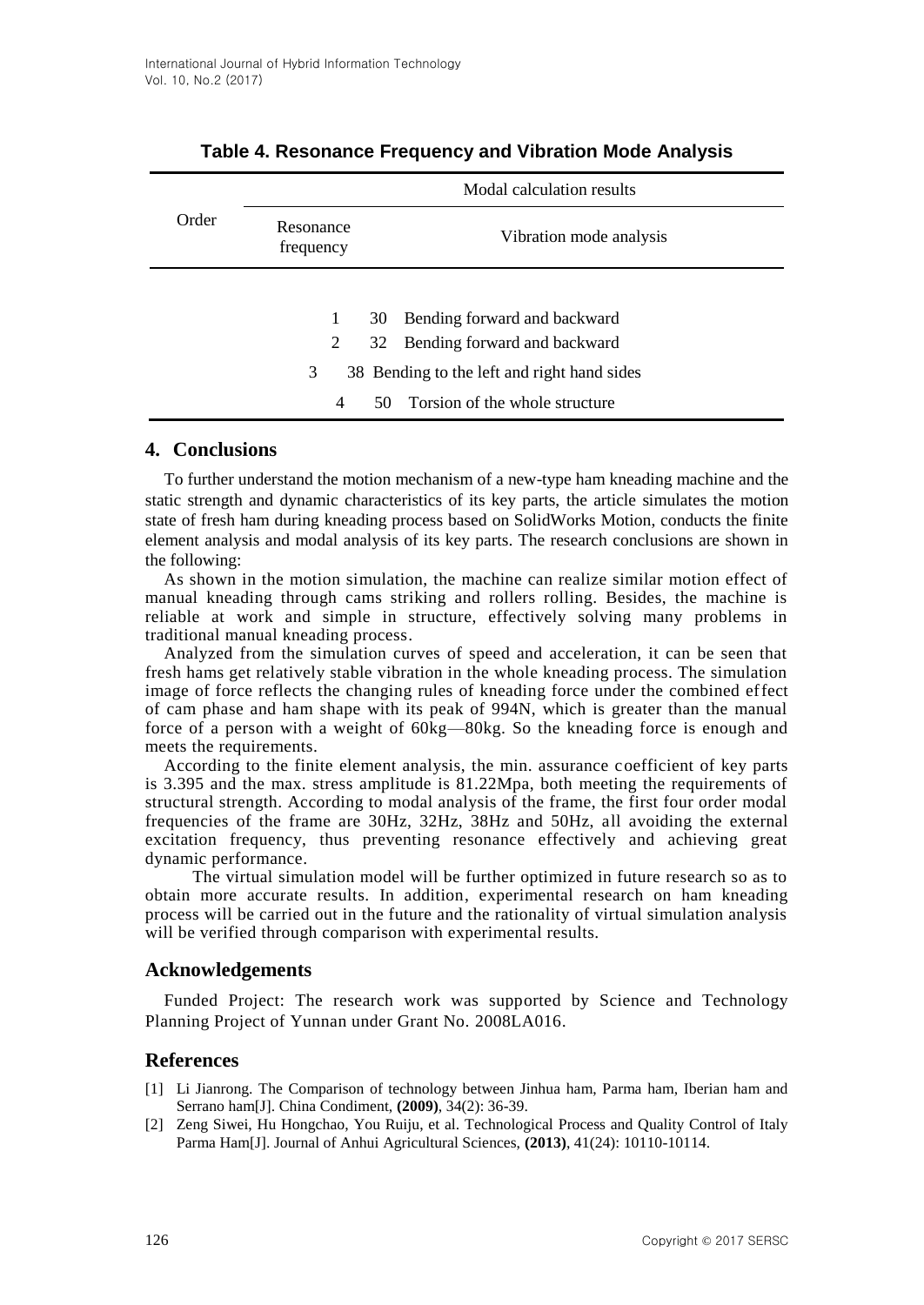- [3] Zhu Shangwu. Modern technology and research progresses on italian parma ham[J]. Food and Machinery , **(2006)**, 22(2): 59-61,89.
- [4] Zeng Tao. Study on the Knead-Salting Processing and Affects for the Flavor and Quality of Jinhua Ham[D]. Nanjing: Nanjing Agricultural University, **(2006)**.
- [5] Zhang Jianhao, Shen Dehong, Zhou Guanghong. Rolling and Kneading Machine for Dry-cured Hams [P]. Chinese Patent No.: 200320110876.9. **(2005)**-01-19.
- [6] Yu Yang, Zhang Xi, Li Qi, et al. Ham Kneading Machine [P]. Chinese Patent No.: 201220600034.0. **(2013)**-4-17.
- [7] Zhang Yijie, Li Qi, Yu Yang, et al. Research and Design of Ham Kneading Machine[J]. Journal of Yunnan Agricultural University (Natural Science), **(2014)**, 29(3): 425-429.
- [8] Hu Hongchao, Zeng Siwei, You Ruiju, et al. Modeling of Ham Kneading Machine and Force Analysis of Ham [J]. Packaging and Food Machinery, **(2014)**, 32(4): 31-35.
- [9] Liu Ning, Sun Xiyun, Ge Changrong. Yunnan Ham Processing and Its Characteristics [J]. Farm Products Processing, **(2007)**,6(6): 18-20.
- [10] Fan Jiangping,Ge Changrong, LuZhaofen, et al. Discussion of Processing Characteristics of Yunnan Ham [J].Meat Industry, **(2005)**, 21(4): 22-24.
- [11] Wang Baozhen, Hu Shisheng. A transversely isotropic constitutive model for porcine ham muscle under impact loading[J]. Explosion and Shock Waves, **(2011)**, 31(6): 567-572.
- [12] Wang Baozhen. Research on Dynamic Mechanical Properties of Soft Muscle Tissue [D]. Hefei: University of Science and Technology of China, **(2009)**.
- [13] Zhao Yun, Fan Fulei, Song Zhichao, et al. Design and simulation of inverted vegetable pot seedling transplanting mechanism with conjugate cam[J]. Transactions of the Chinese Society of Agricultural Engineering (Transactions of the CSAE), **(2014)**, 30(14): 8-16.
- [14] Zhai Zhiping, Zhou Lei, Yang Zhongyi, et al. Analysis on vibration characteristics of throwing impeller of stalk impeller blower[J]. Transactions of the Chinese Society of Agricultural Engineering (Transactions of the CSAE), **(2015)**, 31(4): 17-25.
- [15] Liao Qingxi, Hu Xianpeng, Zhang Zhao, et al. Analysis on detaching process of detaching device and seedling pot integrity about rape transplanter[J]. Transactions of the Chinese Society of Agricultural Engineering (Transactions of the CSAE), **(2015)** 31(16): 22-29.
- [16] Zhu Zhongxiang, Yue Xiaowei, Du Yuefeng, et al. Dynamic simulation and high-speed photography experiment on corn-ear husking [J]. Transactions of the Chinese Society of Agricultural Engineering (Transactions of the CSAE), **(2015)**, 31(6): 42-48.
- [17] Zhang Zui, Xiao Hongru, Ding Wenqin, et al. Mechanism simulation analysis and prototype experiment of Lycium barbarum harvest by vibration mode [J]. Transactions of the Chinese Society of Agricultural Engineering (Transactions of the CSAE), **(2015)**, 31(10): 20-28.
- [18] Zhao Chengfa, Chen Yuqin, Hao Weifeng, et al. Effects of Dry-cured Ham Processing Technics on the Flavor Substance[J]. Journal of Anhui Agricultural Sciences, **(2013)**, 41(9): 4082-4083.